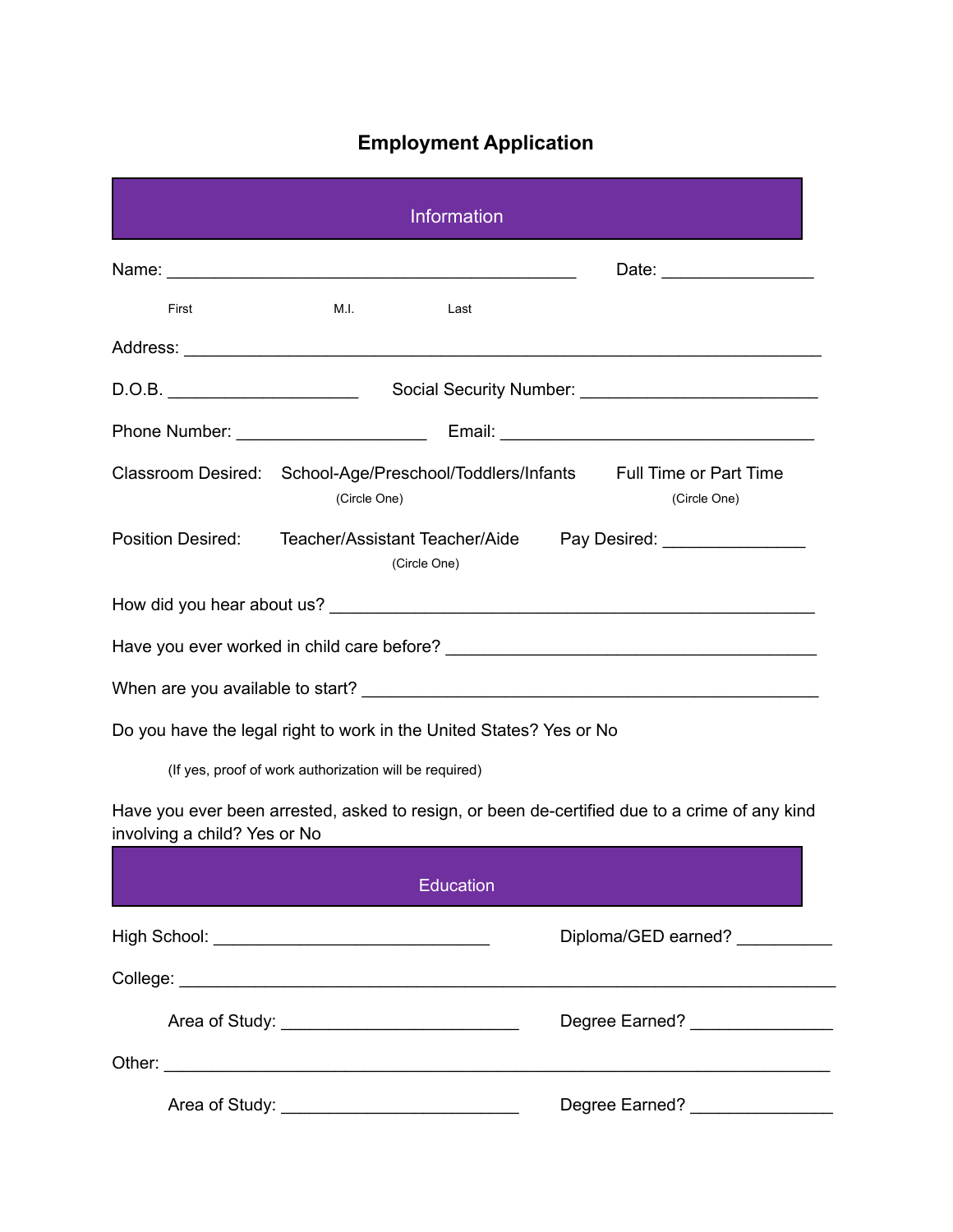|                                                 | <b>References</b>         |                               |                       |
|-------------------------------------------------|---------------------------|-------------------------------|-----------------------|
| Please list 1 professional reference            |                           |                               |                       |
|                                                 |                           |                               |                       |
| Please list 2 personal references               |                           |                               |                       |
|                                                 |                           |                               |                       |
|                                                 |                           |                               |                       |
|                                                 |                           |                               |                       |
|                                                 | <b>Employment History</b> |                               |                       |
| (Please start with your most recent employment) |                           |                               |                       |
| #1                                              |                           |                               |                       |
|                                                 |                           |                               |                       |
|                                                 |                           | May we contact?               | Yes or No             |
|                                                 |                           |                               |                       |
|                                                 |                           | End Date: ___________________ | Still Employed? _____ |
| Starting Pay: ______________                    |                           | Ending Pay: _______________   |                       |
|                                                 |                           |                               |                       |
| #2                                              |                           |                               |                       |
|                                                 |                           |                               |                       |
|                                                 |                           | May we contact?               | Yes or No             |
|                                                 |                           |                               |                       |
| Start Date: _________________                   |                           | End Date: ___________________ | Still Employed? ____  |
| Starting Pay: ______________                    |                           | Ending Pay: ________________  |                       |
|                                                 |                           |                               |                       |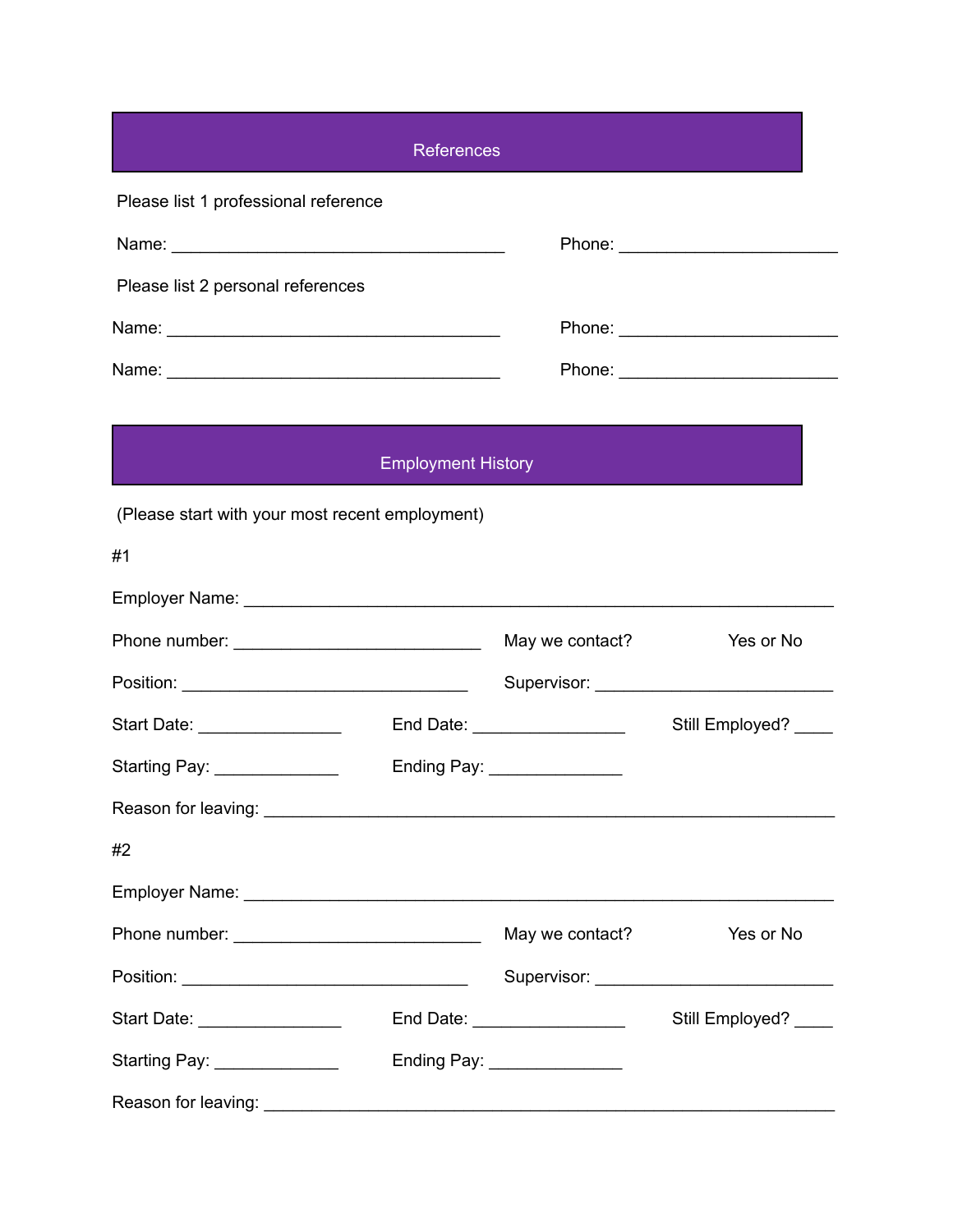| <b>Employment History Cont.</b> |  |                               |                 |  |  |
|---------------------------------|--|-------------------------------|-----------------|--|--|
| #3                              |  |                               |                 |  |  |
|                                 |  |                               |                 |  |  |
|                                 |  | May we contact?               | Yes or No       |  |  |
|                                 |  |                               |                 |  |  |
| Start Date: _________________   |  | End Date: ___________________ | Still Employed? |  |  |
| Starting Pay: ______________    |  | Ending Pay: ________________  |                 |  |  |
|                                 |  |                               |                 |  |  |

## Additional Information

\_\_\_\_\_\_\_\_\_\_\_\_\_\_\_\_\_\_\_\_\_\_\_\_\_\_\_\_\_\_\_\_\_\_\_\_\_\_\_\_\_\_\_\_\_\_\_\_\_\_\_\_\_\_\_\_\_\_\_\_\_\_\_\_\_\_\_\_\_\_\_\_\_\_\_\_ \_\_\_\_\_\_\_\_\_\_\_\_\_\_\_\_\_\_\_\_\_\_\_\_\_\_\_\_\_\_\_\_\_\_\_\_\_\_\_\_\_\_\_\_\_\_\_\_\_\_\_\_\_\_\_\_\_\_\_\_\_\_\_\_\_\_\_\_\_\_\_\_\_\_\_\_ \_\_\_\_\_\_\_\_\_\_\_\_\_\_\_\_\_\_\_\_\_\_\_\_\_\_\_\_\_\_\_\_\_\_\_\_\_\_\_\_\_\_\_\_\_\_\_\_\_\_\_\_\_\_\_\_\_\_\_\_\_\_\_\_\_\_\_\_\_\_\_\_\_\_\_\_

Is there any information you would like us to know about you?

Agreement

Please read the following statement carefully:

I hereby affirm that the information provided on this application (and accompanying resume if any) if true and complete to the best of my knowledge. I also agree that falsified information or significant omissions may disqualify me from further consideration for employment and may be considered justification for dismissal if discovered at a later date.

I understand that the first 30 days of my employment are considered a training period, during which benefits shall not accrue and that my employment can be terminated with or without cause, at any time during such training period or thereafter at the discretion of the owner.

| Signature:<br>Jale |
|--------------------|
|--------------------|